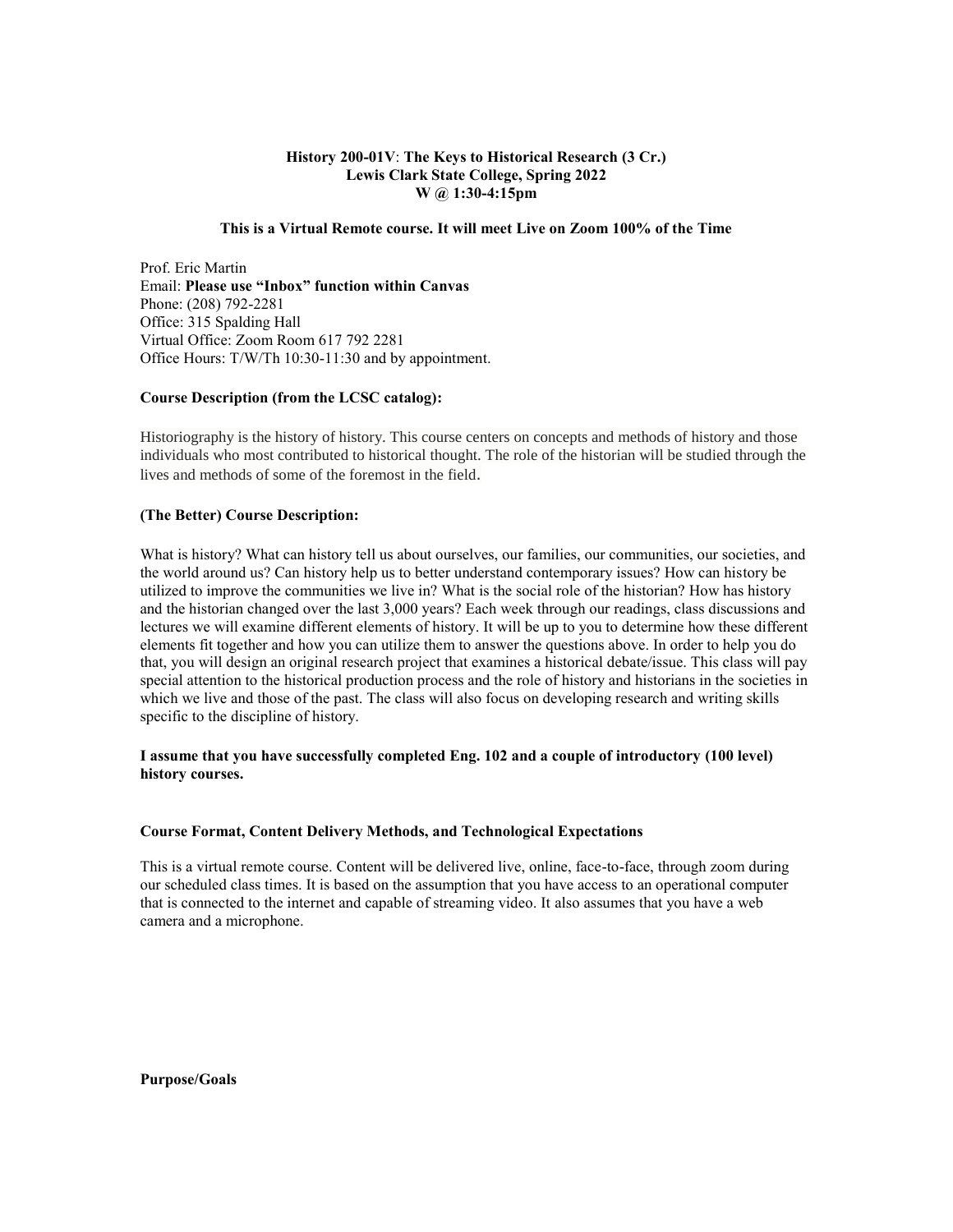The Keys to Historical Research (HIST 200) fulfills one of the four Skills Components required for the Social Science Major. The purpose of the Skills Components as a whole is to prepare students for their Senior Research Seminar (SS 499) in which they will be required to design, develop, and present an original piece of research. HIST 200 is specifically oriented towards developing student skills to identify, understand, and connect the dots between the major pieces of scholarship on a particular topic. The rest of the Skills Component consists of Social/Political Philosophy (PHIL/POLS 200) and six credits from the following (depending upon your emphasis): Research Design (SS 3??), Statistical Methods (SS 300), Computers and Social Science (SS 384), Research Methodology and Statistical Concepts (SS 385), or Ethnography (SS 386). Social Science Majors should plan to take one skills course each semester. If you plan to enroll in SS 499 this spring, please let me know.

And even if you are not a SS major, by the end of the course, you should have a demonstrable understanding of the history of history. More generally, as a Social Science course, History 200 should help you to do at least some of the following:

- conduct historical/social science research
- think analytically about historical/social phenomena
- understand and apply historical/social science theories, concepts, and categories
- read and analyze works dealing with historical/social science issues
- write a clear, concise, and organized paper
- present ideas orally in a clear, concise, and organized fashion
- understand and evaluate evidence related to historical/social issues
- demonstrate a knowledge of the history and theory of historical/social thought
- demonstrate a knowledge of major historical periods and social trends
- demonstrate an understanding of various cultural perspectives
- comprehend the social origins and significance of the diversity of human behavior

## **Required Readings**

- *Abina and the Important Men.* Trevor Getz and Liz Clarke.
- *A Manual for Writers of Term Papers, Theses, and Dissertations*. 9<sup>th</sup> Edition. Kate Turabian.
- *The Landscape of History.* John Lewis Gaddis.
- Various internet readings and class handouts as required.
- **Reference/Study Guides**
	- o PRAXIS Study Guide[: World and U.S. History Content Knowledge](http://www.ets.org/s/praxis/pdf/5941.pdf)

(Students planning to apply for secondary education certification in the state of Idaho will need to pass the PRAXIS exam. This course covers material on that exam. This guide will help make sure you are better prepared for the exam.)

### **Optional Readings**

- *The Information Literate Historian. 3rd Edition. Jenney Presnell.*
- The Methods and Skills of History: A Practical Guide. 4<sup>th</sup> Edition. Michael J. Salevourious.
- *1984.* George Orwell
- *Interpretations of American History, Vol 1: Through Reconstruction*. 8th Edition. Francis G. Couvares, Martha Saxton, Gerald N. Grob, George Athan Billias.
- *Interpretations of American History, Vol 1I: Since Reconstruction*. 8th Edition. Francis G. Couvares, Martha Saxton, Gerald N. Grob, George Athan Billias.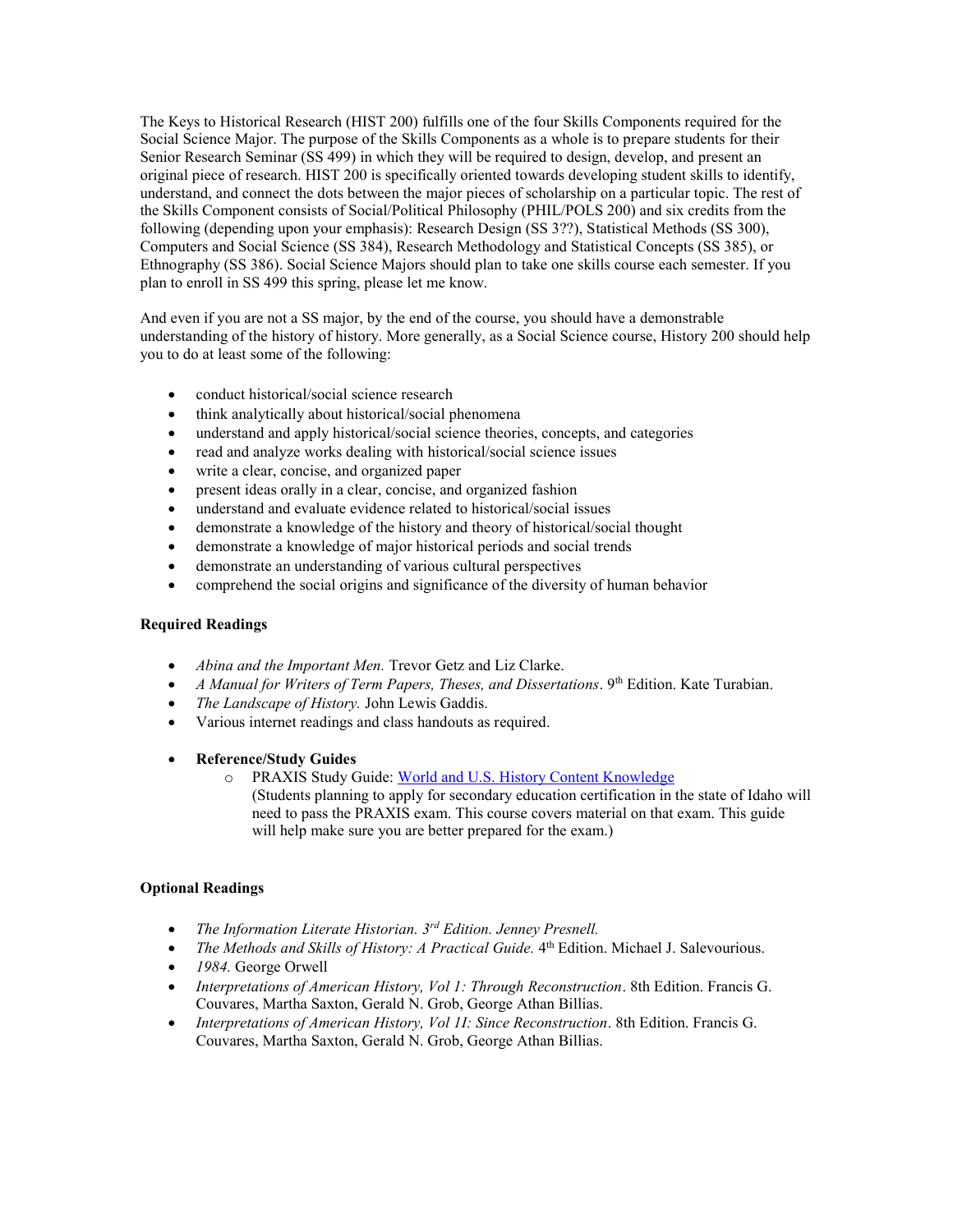### **Grading and Evaluation**

- 20% Class participation
	- o 2 Required Research Appointment with LCSC Librarian. [\(Set up your appointments here\)](http://lcsc.libcal.com/appointments/) - First must be completed before week 3. (Topic selection, source scouting, and preparing the annotated research bibliography)

- Second must be completed before Spring Break. (Advanced topic refinement, advanced source selection)

- o 2 Required Appointment with the [LCSC Writing Center.](http://www.lcsc.edu/writing-center/) -First must be completed before week 7. (Outlining and setting up your essay) -Second must be completed before week 13. (Developing a clean draft for in class peer review)
- o Resume/C.V.
- 10% *Abina and the Important Men.* Analytical Book Review
- 10% % 3 Page Annotated Bibliography w/ Introduction
- 10% 3 Page Analytical Book Review o 5% Optional Second Three Page Book Analysis
- 10% 4 Page Comparative Book Analysis o 5% Optional Second Four Page Formal Article Analysis
- 10% 10 Minute. Research in Progress Presentation and 10 min. of Q and A o To be based on your 4-6 page, polished rough draft.
- 30% 8-12 Page Historical Literature Review/Research Paper o Final Draft

## **Course Requirements**

## **I. Class Participation**

This course is heavily based on discussion and depends upon your active participation. Practically all of our discussions over the assigned readings this semester will be student led. The oral presentation of our ideas is an extremely important skill to develop, so come to class prepared to discuss the material. The better prepared you are the better our discussions will be. My main role in this course will be that of a facilitator. Although I will lecture at points, the responsibility for the direction and value of our class discussions will be shared equally among all members of the class.

For any individual reading be sure that you are able to: 1) identify/summarize the author's argument/main point(s); 2) identify  $\&$  critique the evidence used to support this argument; 3) decide whether or not you were convinced; 4) explain your position; 5) support your position with additional source material; 6) connect the reading to other readings we have done (this may be difficult at first); 7) identify issues the reading brought up that you would like to know more about.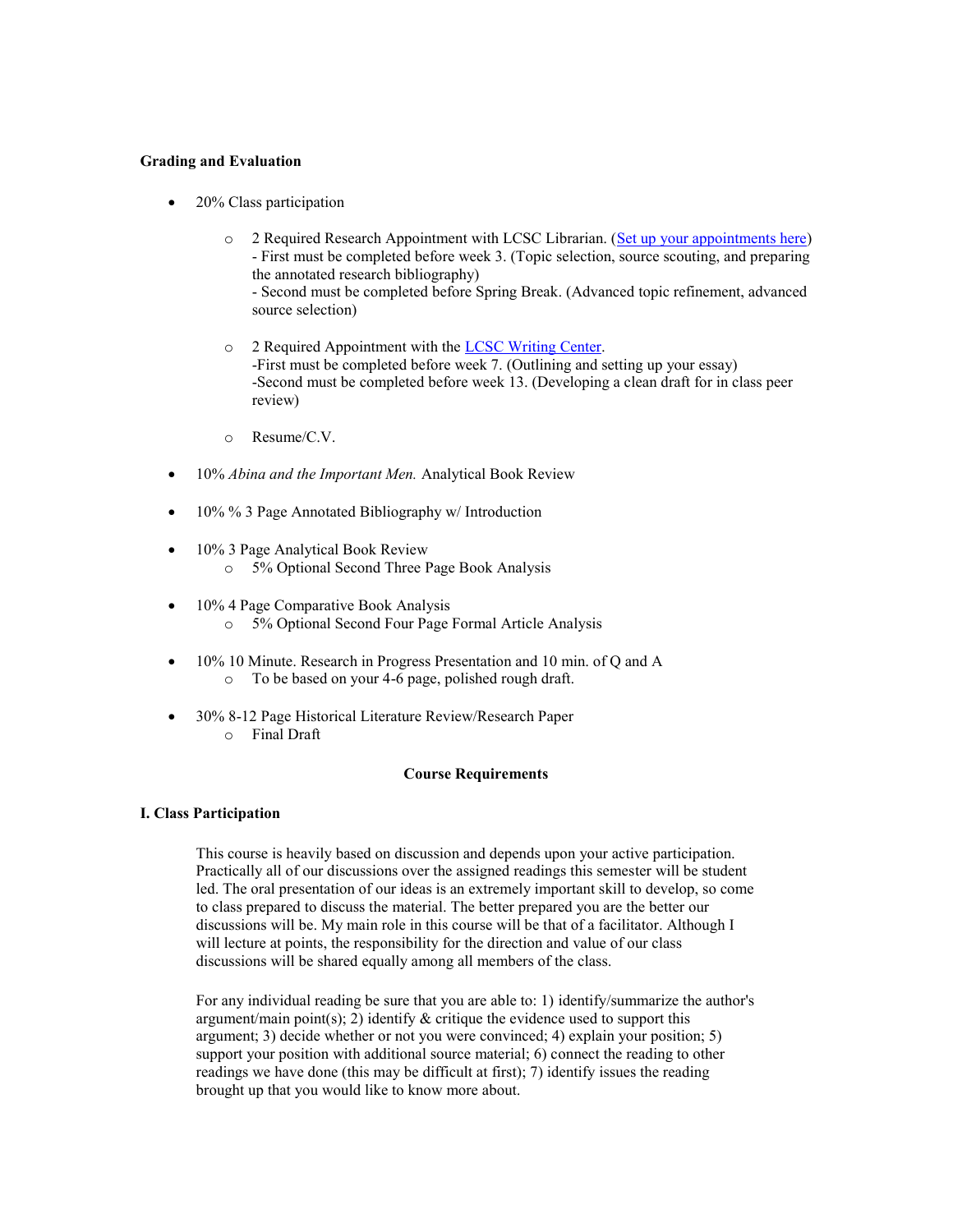If after reading an individual selection you find yourself unable to do any of the above, that is o.k. In those cases (and there may be many of them) be sure you come to class with some questions about the reading. You will be expected to have written notes on each reading from which you can refer to during our discussions and I will ask to see them from time to time.

Almost every week I ask you to bring something related to your research project to class, failure to do so will be reflected in your class participation grade.

## **II. Three Page Initial Research Proposal** (Abstract and Annotated Bibliography)

The purpose of this assignment is to demonstrate that you have a topic, a direction, and historical material to work with. In it you should show me the you have done the preliminary legwork required to develop a historiographic essay on your topic. Your initial proposal will consist of:

1. A one-half page statement explaining what you propose to study and why this is a topic should be of interest to you or anyone else. This part should also have a preliminary breakdown of the various "schools of thought" or historical perspectives you anticipate finding.

2. An Annotated Bibliography which includes:

- at least 15 total sources - at least one article from the *American Historical Review*, *Journal of* 

- *American History,* or *Journal of World History*
- *-* at least two articles from 2 different scholarly journals in history

**III. Three Page Book Review:** using the guidelines at the end of this syllabus.

**IV. Four Page Comparative Articles Analysis:** using the same guideline as above.

**V. Formal 10 minute Research in Progress Presentation and 10 minutes of Q and A:** details forthcoming

**VI. 6-8 Page Historiographic Essay:** You will receive more details on this assignment in the near future. Page Minimum DOES NOT include bibliography or chronology.

#### **2 Appointments with the LCSC Writing Center**

### **2 Research Appointments with the LCSC Librarians**

**Late/Make Up Work:** Assignments are due digitally by the beginning of class. Unexcused late papers will be marked as such and will receive a full grade deduction for being late and another letter grade deduction for every additional 24 hours late.

#### **Grading Scale:**

**A =** Reserved for those who consistently demonstrate sophisticated, content-based thinking on paper and in class. An "A" is for folks who went far above and beyond their duties as a student of history this semester.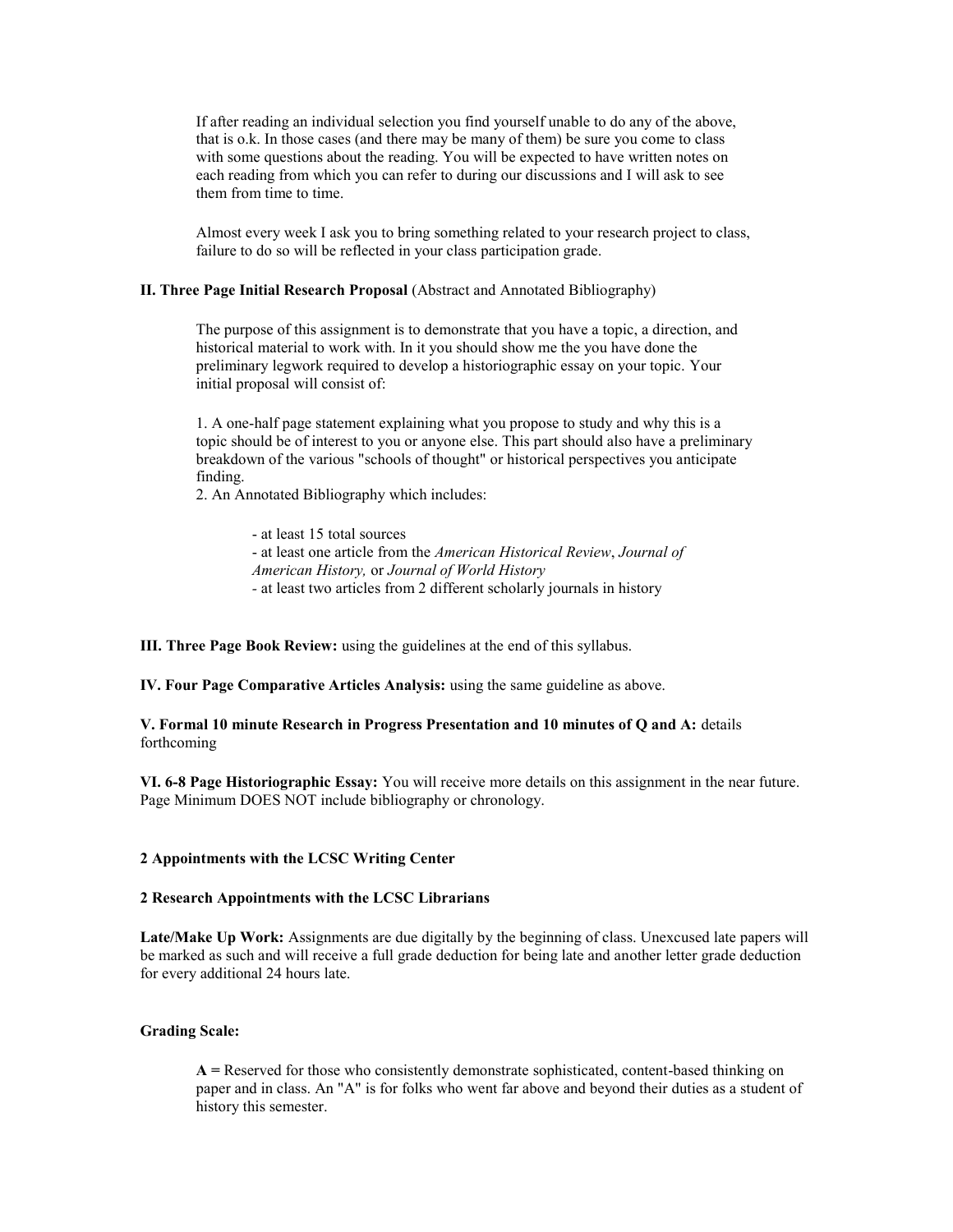**B =** Reserved for those who often demonstrate sophisticated, content-based thinking on paper and in class. A "B" is for students who went above and beyond their duties as a student of history this semester.

**C =** You did what I asked, nothing more, and you did a decent job of it. A "C" is an honorable grade and I hope to see you in another course, because a "C' in this class means you read, wrote, and thought about history for a significant portion of the semester.

**D =** You either didn't do all I asked or you didn't do a very good job of it, but you have met enough of the minimum requirements for this course that you should get some kind of college credit for it. Depending upon your major, you may need to take this course again.

**F =** You did not meet the minimum requirements (outlined in this document) to receive college level credit for this course. We probably don't need to dwell on what may have gone into earning this grade.

**Academic Honesty**: You are on your honor at all times and my presumption is that each of you is honest. However, the College does not tolerate academic dishonesty of any sort. Expect the maximum penalty as described in the LCSC Student Handbook if I have to spend time gathering evidence and documenting that you submitted work that you did not write as your own. All written work that you hand in -- essays and examinations -- must be exclusively your work. Contact me if you are not clear on this point.

**Attendance Policy:** In addition to a reduced class participation grade, unexcused absences will have a detrimental impact on your final grade at the rate of one letter grade (A, B, C, D, F) for every unexcused absence beyond two. It is your responsibility to make arrangements if life prevents you from turning in an assignment on time or requires you to be away from class. If you miss a class, assume you missed something important and get any course/assignment updates and missed notes from a classmate.

**Children in my classroom**: LCSC does not have an official policy on children in the classroom; here is mine. You are welcome to bring your kid to my class on occasion as long as:

- **You have attempted to make alternative arrangements** for your kid and bringing them to class is a last resort effort to avoid missing class. I get it; day care is expensive and sometimes grandma/pa falls through. But your kid should probably not come to class on a regular basis. Infants still breastfeeding might be an exception to this.
- **Your kid is not disruptive** to other people's learning. I am not talking about complete silence. Babies make some noise and kids want to ask questions. The occasional murmur/racket is to be expected. But meltdowns need to be escorted out the door so the rest of us can focus. If you do bring your kid to class, consider sitting near the door if you think you might have to make a quick exit. And don't forget those of us without infants are not as accustomed to simply tuning them out as you may be. If you don't know whether you should exit, look in my direction, I'll tell you.
- **Your child is not sick**. If you child is too sick to go to their own school, they are probably too sick to come to your school. Don't get the rest of us sick.

The above is my personal policy, not institutional policy. As long as the above criteria are met you are welcome to bring your child to my class without notice. But you should have a direct conversation with your other professors before bringing your kid to their classes. And some classes, a chemistry lab for example, probably should not have kids in it at all.

### **A few matters of courtesy I ask of you.**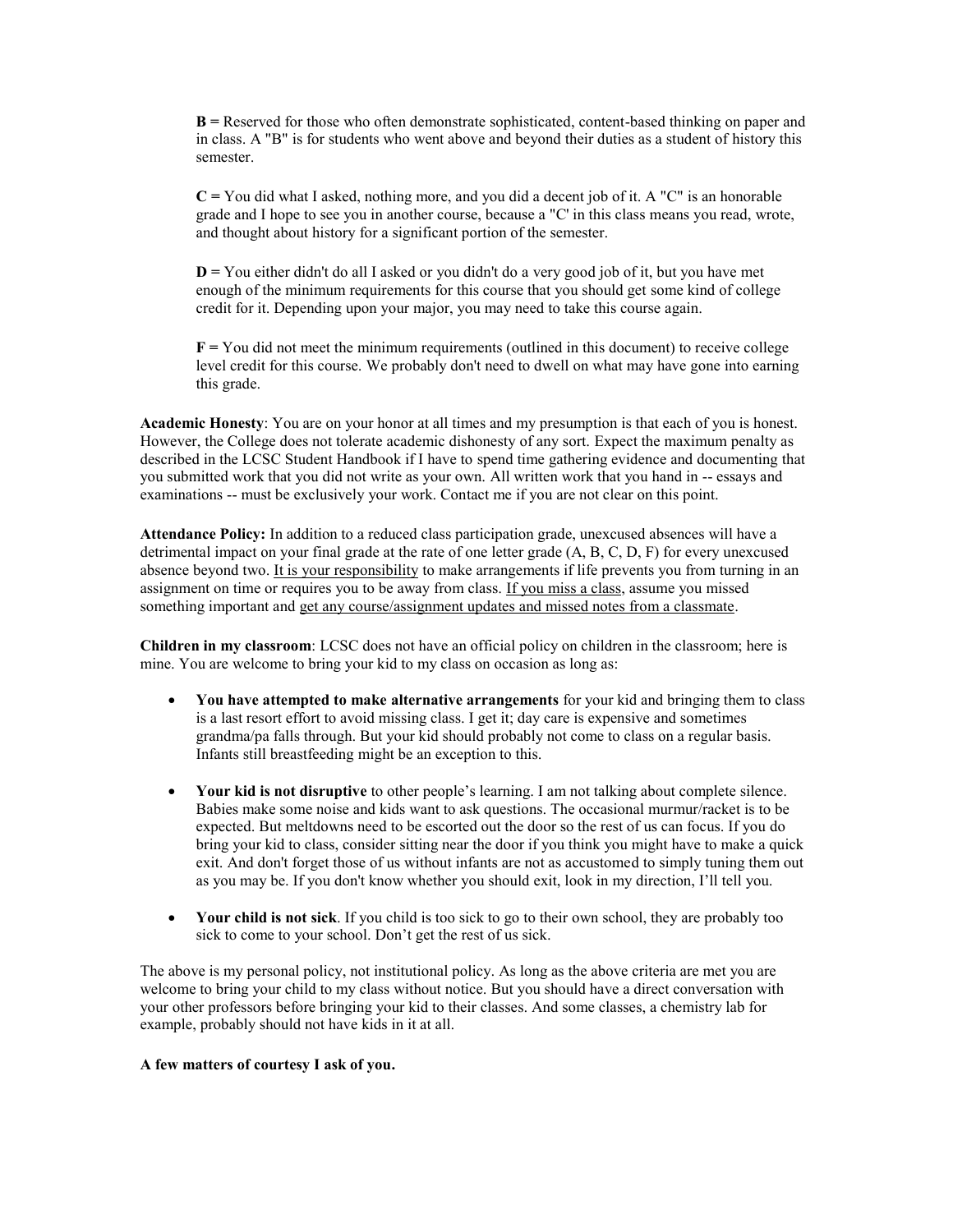- Be situated a ready to engage as soon as class begins.
- Don't arrive a few minutes late or leave during class on a regular basis.
- Turn you video on.
- Mute your phone.
- Refrain from multitasking while we meet.
- Listen when someone else is talking.

## **A few matters of courtesy I ask of you.**

- Please turn off your cell phones.

- Only use your lap top / web connection for purposes directly related to this course while class is meeting.

- Be situated a ready to engage as soon as class begins.

- Don't arrive a few minutes late or visit the vending machine/restroom during class on a regular basis.

- Listen when someone else is talking.
- Refrain from doing homework, etc.. for another class while we meet.
- Go do something else if you do not want to be here.

### **Schedule**

Due to the nature of this course, it is all but certain that this schedule will need to be revised from time to time. Additional reading material will be assigned as needed.

### **Week One** 1/19

• Intro to the Course and Each Other

### **Week Two** 1/26

- Readings
	- o *Interpretations of American History: Vol. 1 "*Introduction*"*
	- o Turabian, Chapters 1-2.
	- o *["The Historians Craft"](http://www.historians.org/Perspectives/Issues/2002/0209/0209teach3.cfm)* by Tom Scott from the September 2002 issue of *Perspectives [\(http://www.historians.org/publications-and-directories/perspectives-on](http://www.historians.org/publications-and-directories/perspectives-on-history/september-2002/the-historians-craft)[history/september-2002/the-historians-craft\)](http://www.historians.org/publications-and-directories/perspectives-on-history/september-2002/the-historians-craft)*
- **Assignments** 
	- o One-paragraph, preliminary proposal for course project.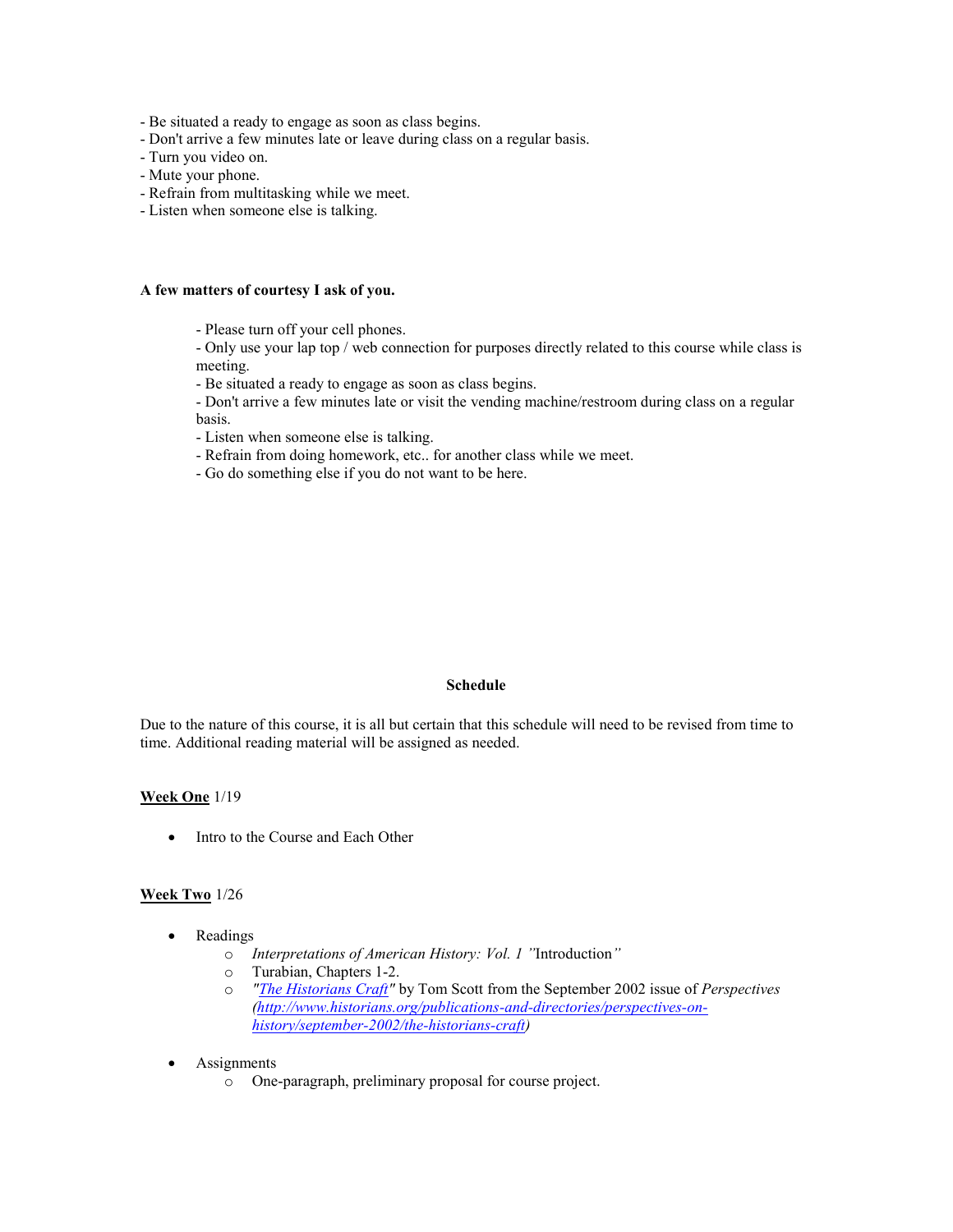o Two-page essay addressing the following question: According to Gorb and Billias "Every generation of American scholars has reinterpreted the past in terms of its own age." What have been the major turning points in the interpretation of U.S. History? What do you think is the reason for revising historical interpretation?

## **Week Three** 2/2 **(Black History Month)**

- o Readings
	- o Gaddis, Chapters 1-2.
	- o Turabian, Chapters 3-4.
- o Assignments
	- o One-page, detailed, Learning through Discussion Outline on Gaddis readings.

## **Week Four** 2/9 (Guest: TBA) **(Black History Month)**

- o Readings
	- o Gaddis, Chapters 3-4.
	- o Turabian, Chapters 5-6
- o Assignments
	- o Revised proposal (includes preliminary bibliography)
	- o One-page, detailed, Learning through Discussion Outline on Gaddis readings.

# **Week Five** 2/16 **(Black History Month)**

- o Readings
	- o Abina and the Important Men Part I III (Graphic Novel and Transcript)
	- o Turabian, Chapters 7-8
- o Assignments
	- o Write on one-two page reflection focused one of the questions in content folder "Week 5" #24 or #25.
	- o TBA Building your research projects

# **Week Six** 2/23 **(Black History Month)**

- o Readings
	- o *Abina and the Important Men* Part IV-End
	- o Turabian, Chapters 9-10
- o Assignments
	- o *Abina* Book Analysis Due
	- o TBA Building your research projects

**Week Seven** 3/2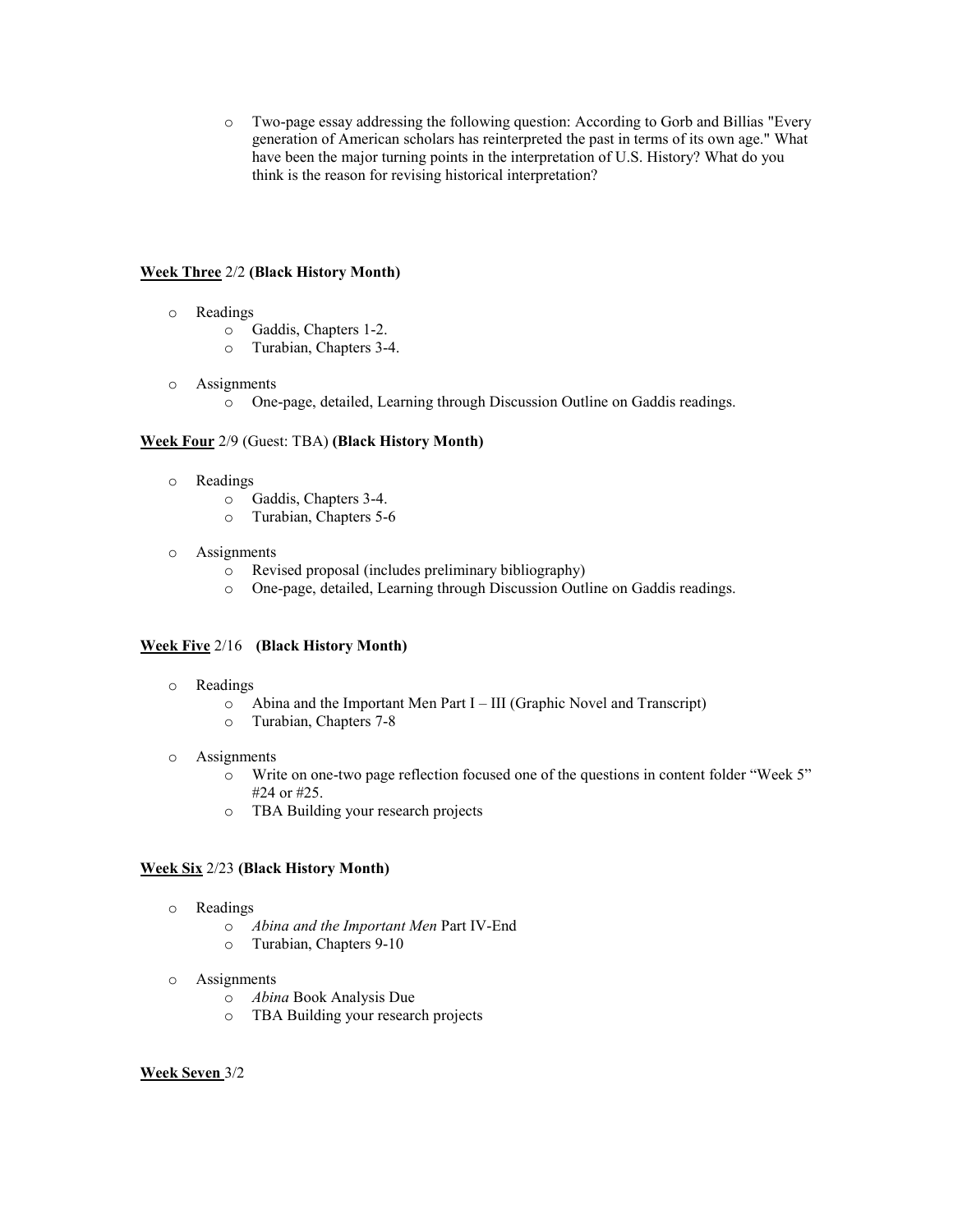- o Readings
	- o Gaddis, Chapters 5-6.
	- o Turabian, Chapters 11-12
- o Assignments
	- o One-page, detailed, Learning through Discussion Outline on Gaddis readings.
	- o Book Analysis #1

#### **Week Eight** 3/9 (Guest: TBA)

- o Readings
	- o Gaddis 7-8.
	- o Turabian, Chapters 13-14
- o Assignments
	- o One-page, detailed, Learning through Discussion Outline on Gaddis readings.
	- o TBA Building your research projects

## **Week Nine** 3/16 (PPCS Spring Break) **(Native American Awareness Week)**

- o Readings o TBA
- o Assignments
	- o Book Analysis #2

### **Week Ten** 3/23

Guest: Erin Cassetto, Director for Student Employment and Career Center

- o Readings o TBA
- o Assignments o TBA

### **Spring Break 3/30**

### **Week Eleven** 4/6

• Formal Research in Progress Presentations

## **Week Twelve** 4/13

• Formal Research in Progress Presentations